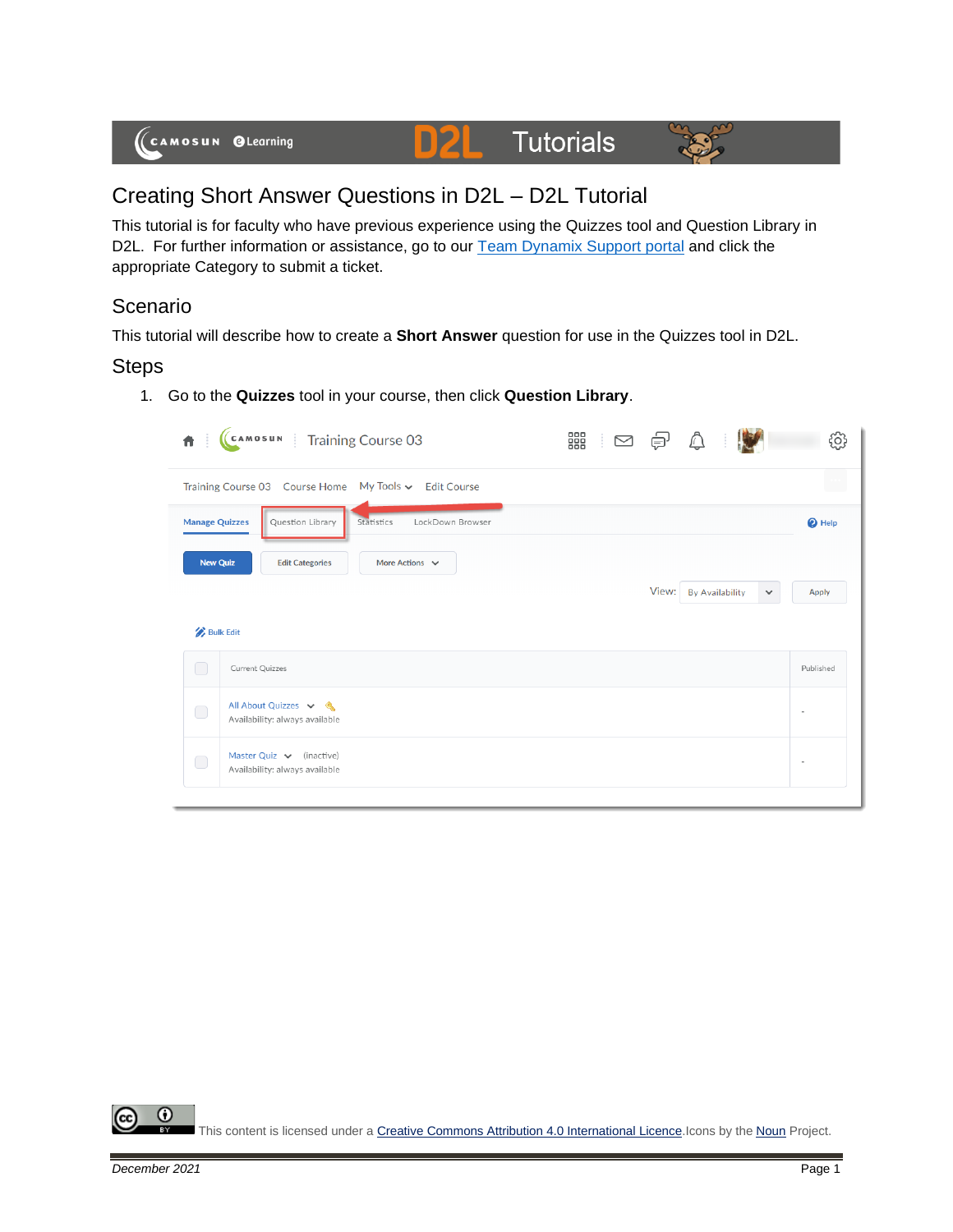2. Create a **New** → **Section** or click on the title of an existing **Section** (folder) in which to save your Short answer question. For the purposes of this tutorial, we will click **Quizzes**, and then **Week 1**.

|                                                                                                                                                                              |                              | Training Course 03 Course Home My Tools v Edit Course                                                         |        |        |                          |           |                                                                |
|------------------------------------------------------------------------------------------------------------------------------------------------------------------------------|------------------------------|---------------------------------------------------------------------------------------------------------------|--------|--------|--------------------------|-----------|----------------------------------------------------------------|
| 日金 Question Library ^<br>St veys<br><sup>t</sup> Sel<br>asse sments<br><b>D</b> Ouiz <sub>A</sub> <sub>S</sub><br>$\bullet$ Week 1<br>$\blacksquare$ Week 2<br><b>Week 3</b> | New $\sim$<br>$\exists$ Move | Quizzes > Week 1<br>Question Library ><br>Week 1<br>Import $\vee$<br>↑↓ Order<br>Edit Values<br><b>Delete</b> |        |        |                          |           | Settings<br><sup>O</sup> Help<br><b>Done Editing Questions</b> |
| $\Box$                                                                                                                                                                       |                              | Name (click question name to edit)                                                                            | Type   | Points | <b>Difficulty</b>        | Mandatory | Last Modified                                                  |
|                                                                                                                                                                              |                              |                                                                                                               |        |        |                          |           |                                                                |
|                                                                                                                                                                              | $\bigcirc$                   | Shuffling is on<br>Case Study Week 1 Quiz $\vee$<br>e.                                                        | $\sim$ |        | $\overline{\phantom{a}}$ | $\sim$    | Jan 7, 2019 10:05 AM                                           |
|                                                                                                                                                                              |                              | <b>Total: 1 Section</b>                                                                                       |        |        |                          |           |                                                                |
|                                                                                                                                                                              |                              |                                                                                                               |        |        |                          |           | 20 per page<br>$\checkmark$                                    |

3. Click New and select **Short Answer Question (SA)**.

|                                                      | Training Course 03 Course Home My Tools $\sim$ Edit Course |                 |        |        |                   |                          |                                        |
|------------------------------------------------------|------------------------------------------------------------|-----------------|--------|--------|-------------------|--------------------------|----------------------------------------|
| 日金 Question Libra<br>Surveys<br>Self-<br>assessments | Question Library ><br>Quizzes > Week 1<br>Veek 1           |                 |        |        |                   |                          | <b>D</b> Settings<br><sup>O</sup> Help |
| <b>Quizzes</b><br><b>CO</b> Week 1                   | Import $\vee$<br>New $\sim$                                |                 |        |        |                   |                          | <b>Done Editing Questions</b>          |
| $\bullet$ Week 2<br><b>D</b> Week 3                  | ection                                                     |                 |        |        |                   |                          |                                        |
|                                                      | ue or False Question (T/F)                                 | Edit Values     |        |        |                   |                          |                                        |
|                                                      | ultiple Choice Question (MC)                               | edit)<br>td     | Type   | Points | <b>Difficulty</b> | Mandatory                | <b>Last Modified</b>                   |
|                                                      | ulti-Select Question (M-S)                                 | Shuffling is on | $\sim$ | $\sim$ | ٠                 | $\overline{\phantom{a}}$ | Jan 7, 2019 10:05 AM                   |
|                                                      | titten Response Question (WR)                              |                 |        |        |                   |                          |                                        |
|                                                      | <b>Short Answer Question (SA)</b>                          |                 |        |        |                   |                          |                                        |
|                                                      | Multi-Short Answer Question (MSA)                          |                 |        |        |                   |                          | 20 per page<br>$\checkmark$            |
|                                                      | Fill in the Blanks Question (FIB)                          |                 |        |        |                   |                          |                                        |



This content is licensed under [a Creative Commons Attribution 4.0 International Licence.I](https://creativecommons.org/licenses/by/4.0/)cons by the [Noun](https://creativecommons.org/website-icons/) Project.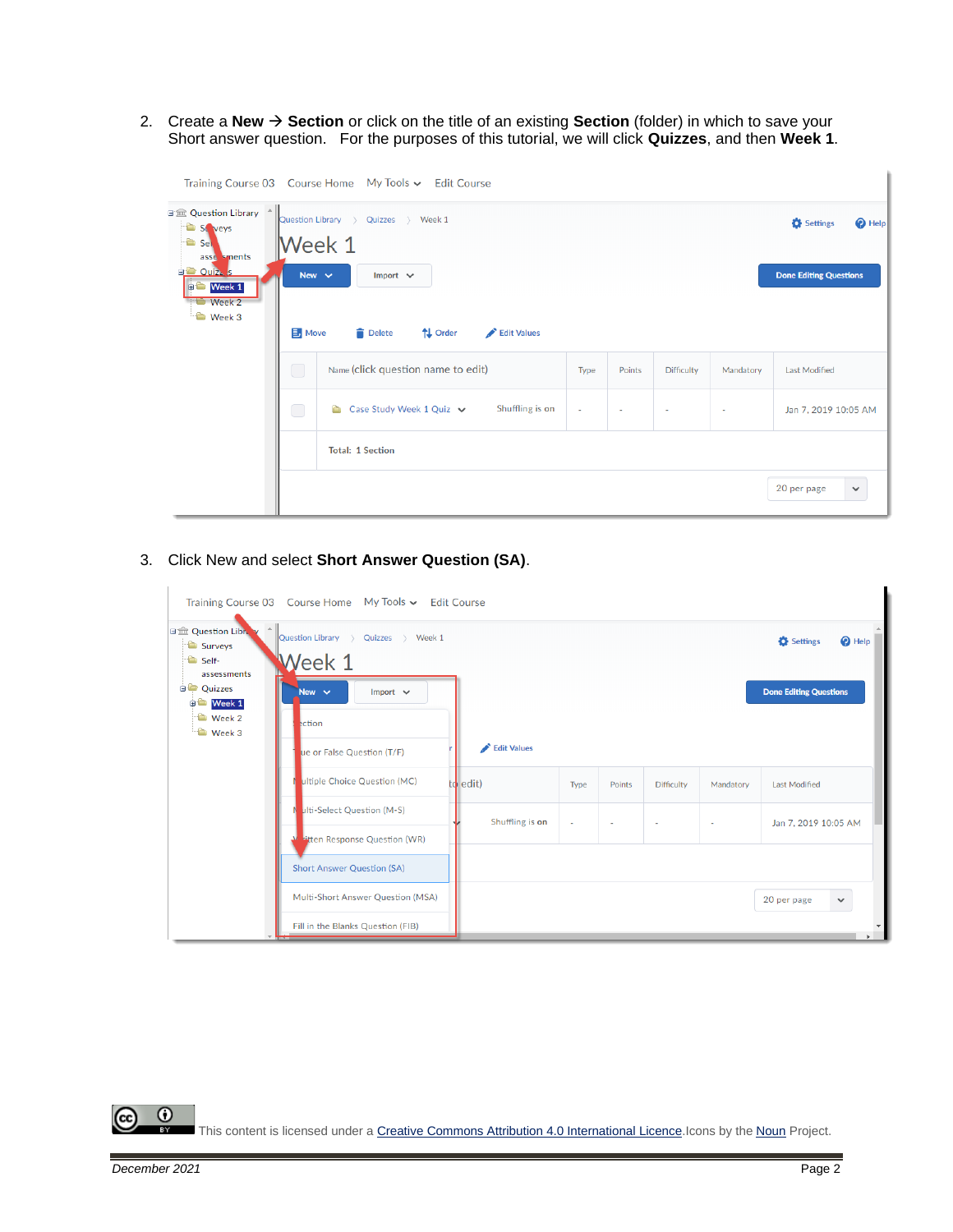4. Type your question into the **Question Text** box. You will see a **Preview** of the question begin to appear in the right-hand panel.

| <b>BACK TO QUESTION LIBRARY</b>                                                             |                                                          |                                                                             |
|---------------------------------------------------------------------------------------------|----------------------------------------------------------|-----------------------------------------------------------------------------|
| Short Swer<br>$\checkmark$                                                                  | Options $\sim$                                           |                                                                             |
| Question Text*<br>How many months in the year have names beginning with the letter "O"?     | 胬<br>õ.<br>B<br><b>R</b><br>$\overline{\mathbf{v}}$<br>⊻ | How many months in the year have<br>names begin with the letter "O"?<br>abs |
| Answers for Blank 1*<br>abc<br>Enter an answer for this blank<br>$\sim$<br><b>Add Blank</b> |                                                          |                                                                             |
| Default Points*<br>$\mathbf{1}$<br>Save<br>Cancel<br>$\checkmark$                           |                                                          |                                                                             |

5. Add the **Answers for Blank 1**. If you have more than one answer, type in the first one, then hit Enter. You will then be able to add a second answer (for example, if the answer is "One", you may also want to allow students to answer "1").

| <b>BACK TO QUESTION LIBRARY</b><br>∢                                                         |                |                                              |
|----------------------------------------------------------------------------------------------|----------------|----------------------------------------------|
| Short Answer<br>$\checkmark$                                                                 | Options $\sim$ |                                              |
| Question Text*                                                                               |                | How many months in the year                  |
| How many months in the year have names beginning with the letter "O"?                        |                | have names beginning with the<br>letter "O"? |
| Answers for Blank<br>One $\times$ 1 $\times$<br>abc $\vee$<br>Enter an answer for this blank |                | abs                                          |
| <b>Add Blank</b>                                                                             |                |                                              |
| Default Points*                                                                              |                |                                              |
| 1                                                                                            |                |                                              |
| Save<br>Cancel<br>$\checkmark$                                                               |                |                                              |

This content is licensed under [a Creative Commons Attribution 4.0 International Licence.I](https://creativecommons.org/licenses/by/4.0/)cons by the [Noun](https://creativecommons.org/website-icons/) Project.

 $\odot$